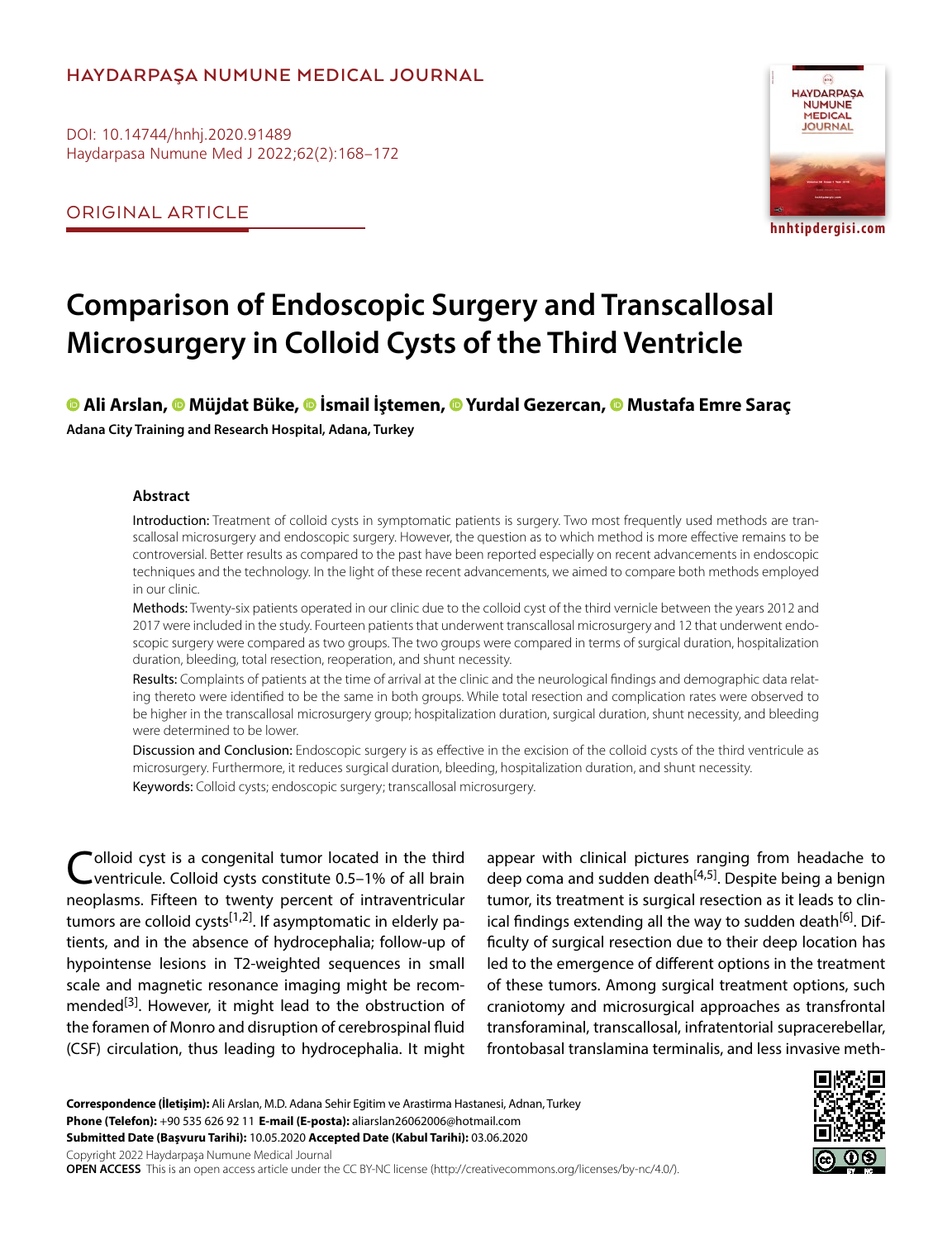ods such as endoscopic resection, stereotactic microchirurgical approach, and stereotactic aspiration method have been widely used<sup>[7-9]</sup>. Thanks to the technological advancements and the increase in surgical experience in the recent years, increased success rates are reported in endoscopic surgery. Therefore, in the light of new technological advancements, we thought that endoscopic surgery and transcallosal microsurgery need to be compared once again. In our study, two frequently used methods, endoscopic resection and microscopic interhemispheric transcallosal resection, are compared.

#### **Materials and Methods**

Twelve patients operated with endoscopic surgery and 14 patients operated with the transcallosal approach in our clinic between the years 2012 and 2017 were included in the study. The groups were designated as the endoscopy group and the microsurgery group. Data belonging to the patients was investigated retrospectively through the hospital information system and files. The patients were evaluated in terms of age, sex, complaints at the time of arrival

at the clinic, examination on arrival at the clinic, amount of bleeding, surgical duration, blood use, hospitalization duration, and complications.

#### **Results**

In the endoscopy group, seven patients were male and five patients were female. In the microsurgery group, on the other hand, there were eight male patients and six female patients. The age average was determined to be 32.6 in the endoscopy group and 34.7 in the microsurgery group. Average follow-up period was determined to be 52.3 months in the endoscopy group and 62.4 months in the microsurgery group. Average surgical duration, bleeding, blood use, and hospitalization duration were detected to be lower in the surgery group (Table 1).

As for the complaint at the time of arrival at our clinic, the most frequent clinical symptom was headache followed by nausea-vomiting (Table 2).

As for the examination of the patients on arrival at our clinic, the most frequent clinical finding was papillae edema followed by gait abnormality in both groups (Table 3). Demo-

| <b>Table 1.</b> Demographic and clinical findings observed in both groups |                                 |                                  |  |  |
|---------------------------------------------------------------------------|---------------------------------|----------------------------------|--|--|
|                                                                           | <b>Endoscopy group</b>          | Transcallosal microsurgery group |  |  |
| Age                                                                       | Average 32.6 (min: 19, max: 47) | Average 34.7 (min: 17, max: 77)  |  |  |
| Sex                                                                       | F/M 5/7 71.4%                   | F/M 6/8 75%                      |  |  |
| Bleeding                                                                  | Average 132 ml                  | Average 442.6 ml                 |  |  |
| Surgical duration                                                         | $116 \text{ min}$               | 196 min                          |  |  |
| Blood use                                                                 |                                 | 336 ml                           |  |  |
| Hospitalization duration                                                  | 3.2 days                        | $10.4$ days                      |  |  |

|  |  | <b>Table 2.</b> Complaints at the time of arrival at our clinic |
|--|--|-----------------------------------------------------------------|
|--|--|-----------------------------------------------------------------|

|                       | <b>Endoscopy group</b> | Transcallosal microsurgery group |
|-----------------------|------------------------|----------------------------------|
| Headache              | 8 (8/12 66.6%)         | 9 (9/14 64.2%)                   |
| Nausea-vomiting       | 6(6/1250%)             | 6 (6/14 42.8%)                   |
| Gait abnormality      | 4 (4/12 33.3%)         | 3 (3/14 21.4%)                   |
| <b>Dizziness</b>      | 3(3/1225%)             | 2 (2/14 14.2%)                   |
| <b>Blurred vision</b> | 2 (2/12 16.6%)         | $1(1/147.1\%)$                   |

**Table 3.** Arrival examination findings of the patients

|                       | <b>Endoscopy group</b> | Transcallosal microsurgery group |
|-----------------------|------------------------|----------------------------------|
| Papillae edema        | 7 (7/12 58.3%)         | 7 (7/14 50%)                     |
| Gait abnormalities    | 4 (4/12 33.3%)         | 6 (6/14 42.8%)                   |
| Normal examination    | 4 (4/12 33.3%)         | 5 (5/14 35.7 %)                  |
| Hyperreflexia         | 3 (3/12 25%)           | 3 (3/14 21.3 %)                  |
| <b>Blurred vision</b> | 2 (2/12 16.6%)         | $1(1/147.1\%)$                   |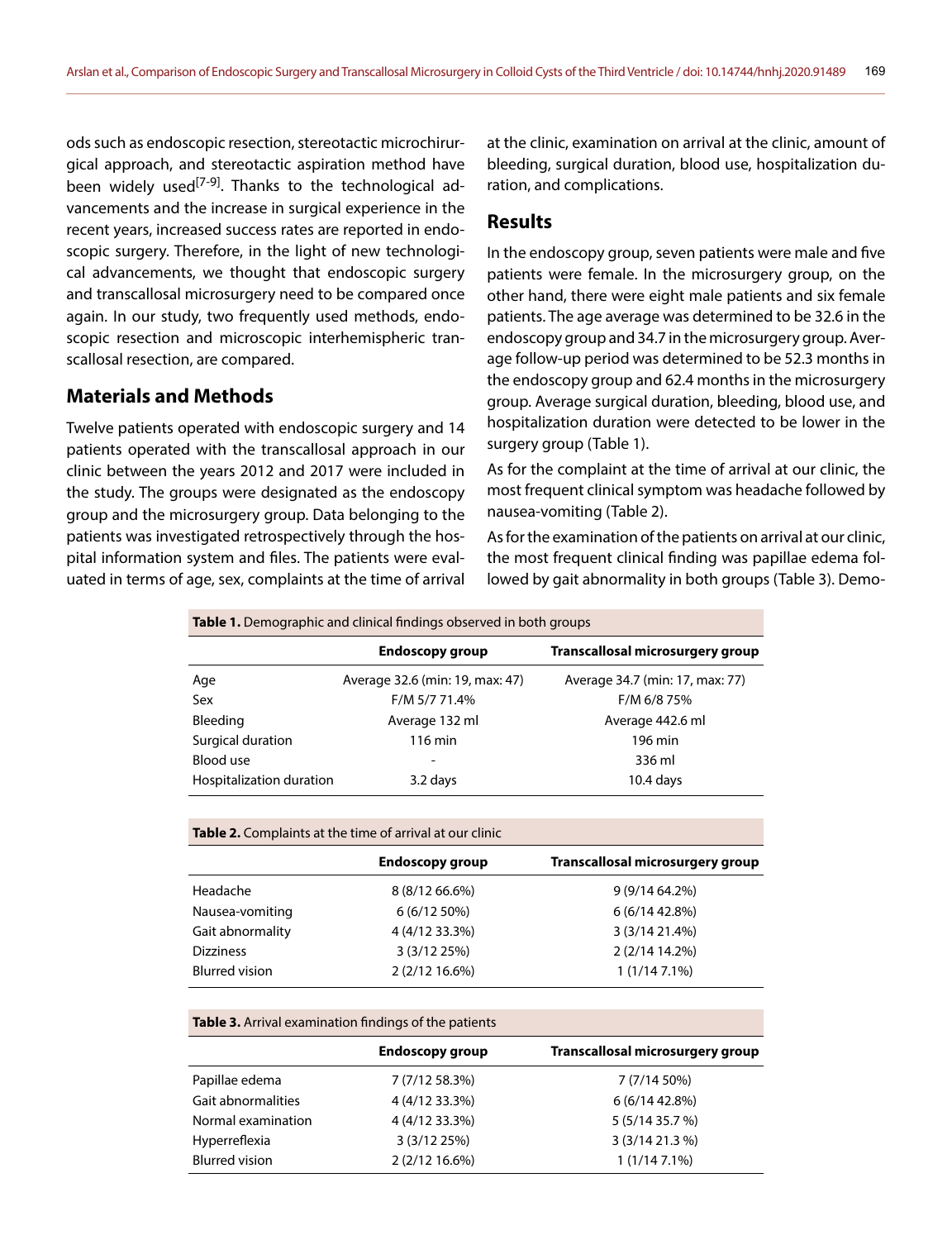graphic features and complaints on arrival and findings of the examination on arrival were of similar nature in both groups.

When the patients are evaluated in terms of complications, infection was the most frequent complication in both groups. When considered in terms of major complications, total excision could not be achieved in two patients in the endoscopy group and one of these patients was repeated with microsurgery. In the microsurgery group, on the other hand, exitus developed in one patient with comorbidities (Table 4).

#### **Discussion**

Colloid cysts of the third ventricule constitute 0.5–2% of all intracranial tumors<sup>[1,10]</sup>. In the study they carried out, Horn et al.<sup>[11]</sup> found out the age average to be 36.4 and reported colloid cysts to be more frequent among males. In our study, the age average of the patients was 32.6 and colloid cysts were observed to be more frequent among males than females. Age and sex features of both groups were the same.

As was the case in previous studies, the most frequent complaint among patients was headache followed by nauseavomiting in our study, too. In the clinical examination of the patients, papillae edema followed by gait abnormality was the most frequent symptoms observed<sup>[2,12]</sup>. No differences were identified between the two groups in terms of complaints and examinations at the time of arrival.

In their article reporting their 8-year experience in colloid cyst resection with endoscopy, Mishra et al.<sup>[6]</sup> stated that endoscopic surgery shortens surgical duration, reduces the amount of bleeding, and reduces hospitalization duration to a significant extent. In the extensive systematic screening carried out by Sethi et al.,<sup>[13]</sup> it was emphasized that the surgical procedure was completed with minimal tissue damage as the endoscopic method is a minimal invasive intervention<sup>[8,9,13]</sup>. In the study carried out by Powell et al., $[14]$  it was emphasized that, with minimal neural dam-

age, endoscopic resection can be thought of as a first-line therapy in colloid cyst treatment.

In our study, operation duration and the amount of bleeding were also detected to be less in the surgery with endoscopy. Patients in the endoscopy group did not need blood transfusion and average hospitalization duration was observed to be shorter than the microsurgery group.

Rate of total resection in transcallosal microsurgery still holds the field against endoscopic surgery in the literature. However, rates of total resection in endoscopic series have increased in the recent years as compared to the past. Grondin et al.<sup>[15]</sup> reported that they performed total resection in 24 out of 25 cases and that none of them developed recurrence. Similarly, Charalampaki et al.<sup>[16]</sup> reported that none of the 28 cases developed recurrence. Kwiek et al.,<sup>[3]</sup> on the other hand, reported that they could perform total resection at the rate of 47%. They argued that such a low total resection rate was due to the learning curve. They also reported that they did not encounter any recurrence as a result of patient follow-ups of up to 130 months. Longatti et al.,<sup>[17]</sup> on the other hand, reported 41% total resection and 11% recurrence. Interestingly, they detected recurrence in four patients that had undergone total resection. When evaluated in the light of the literature, the effect of total resection on recurrence and secondary surgery is still controversial. Microsurgery is still more successful on the matter of total resection, but a sufficient level of resection can be performed in endoscopic surgery, as well. In our series, recurrence was not encountered in the microsurgery group, while residue was detected in two patients in the endoscopy group. Surgery with transcallosal approach was performed on one of the two patients with a residue following a 42-month follow-up. Surgery has not been regarded as necessary in the clinical 48-month follow-up of the other patient.

When considered in terms of complications; the most fre-

| <b>Table 4.</b> Post-operative complication rates in both groups |                        |                                  |  |  |
|------------------------------------------------------------------|------------------------|----------------------------------|--|--|
|                                                                  | <b>Endoscopy group</b> | Transcallosal microsurgery group |  |  |
| Infection                                                        | 3 (3/12 25%)           | 4 (4/14 28.5%)                   |  |  |
| Ventriculoperitoneal shunt necessity                             | 1(1/128.3%)            | 2 (2/14 14.25%)                  |  |  |
| Epileptic seizure                                                | 2 (2/12 16.6%)         | 2 (2/14 14.25%)                  |  |  |
| CSF fistula                                                      | 1(1/128.3%)            | 1(1/147.12%)                     |  |  |
| Residue mass                                                     | 2 (2/12 16.6%)         | 0                                |  |  |
| Exitus                                                           | 0                      | 1 (1/14 7.1%)                    |  |  |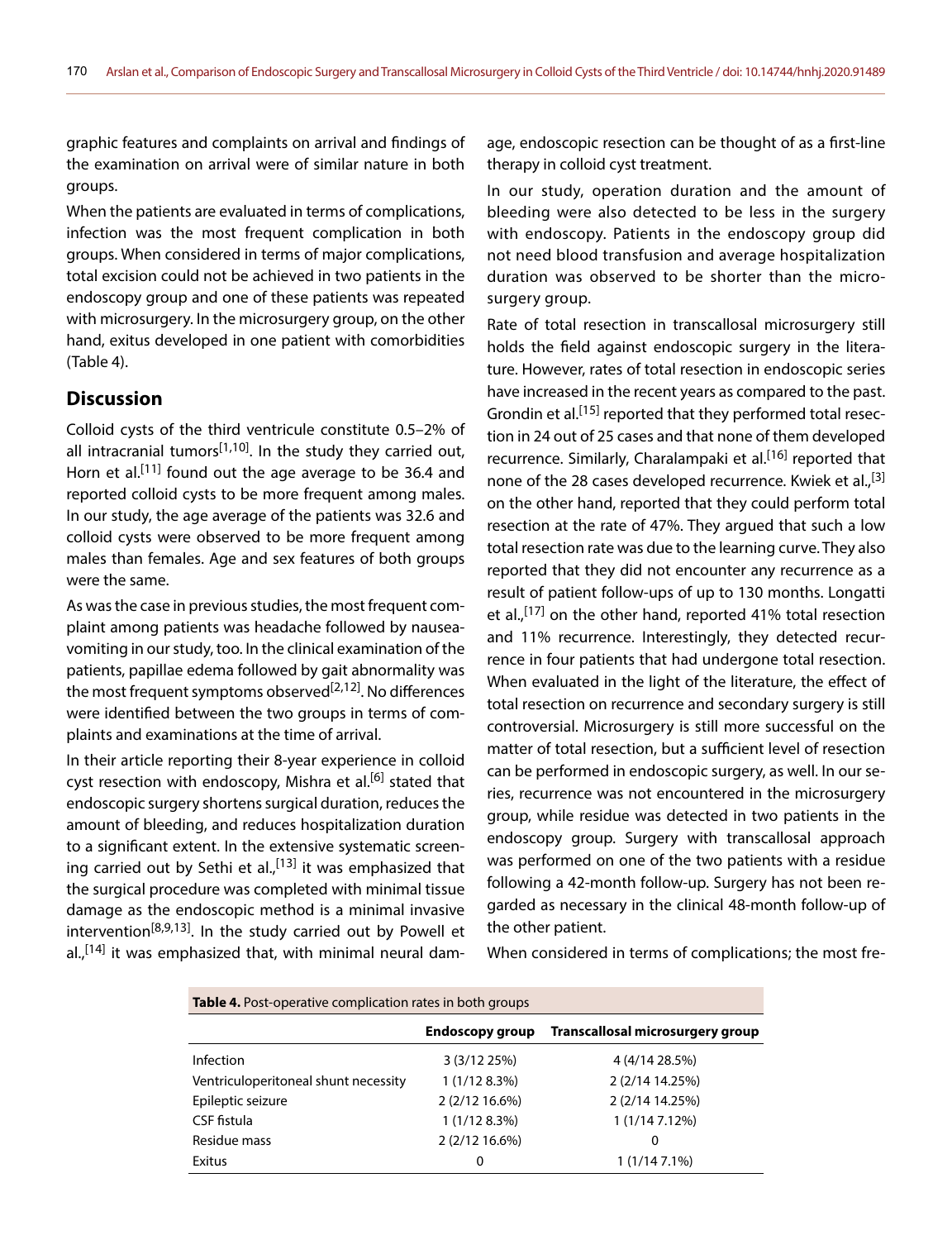quent complication among the patients was identified to be infection followed by ventriculoperitoneal (VP) shunt necessity, which was the case in previous studies<sup>[6,18]</sup>. Infection was the most frequent complication in both groups and it occurred with similar frequency in both groups. The second most frequent complication, on the other hand, in both groups was VP shunt necessity. VP shunt necessity was more frequently encountered in the microsurgery group than in the endoscopy group. The reason for this might be the use of the irrigation system in endoscopic surgery. Irrigation might be washing away the foreign matters that developed in CSF due to the surgery, thus avoiding the disruption of CSF circulation. Endoscopic surgery is superior in terms of surgical shunt necessity, but the results are better in terms of performance of total resection in the microsurgery group. Similar results have been obtained in both groups in terms of other complications. Exitus developed in one patient with additional pulmonic problems and obesity in the microsurgery group due to pulmonary embolism that developed in the post-operative period.

Inclusion of a small number of patients in our study and its being a retrospective study can be considered as the drawbacks of our study. Prospective studies carried out with a large number of participants and with long follow-up periods will be more helpful.

# **Conclusion**

Endoscopic surgery is as effective in the excision of colloid cysts of the third ventricule as microsurgery. Furthermore, when compared to the microsurgery method, endoscopic surgery reduces the surgical duration, bleeding, hospitalization duration, and shunt necessity. Endoscopic surgery can be employed with an increasing rate of success in the hands of experienced surgeons upon advancements in its technique. However, it should not be forgotten that rate of total resection is relatively lower in endoscopic surgery.

**Ethics Committee Approval:** Ethics committee approval was not required as the study was a retrospective study.

**Peer-review:** Externally peer-reviewed.

**Conflict of Interest:** None declared.

**Financial Disclosure:** The authors declared that this study received no financial support.

# **References**

1. Desai KI, Nadkarni TD, Muzumdar DP, Goel AH. Surgical management of colloid cyst of the third ventricle--a study of 105 cases. Surg Neurol 2002;57:295–304. [\[CrossRef\]](https://doi.org/10.1016/S0090-3019(02)00701-2)

- 2. Solaroglu I, Beskonakli E, Kaptanoglu E, Okutan O, Ak F, Taskin Y. Transcortical-transventricular approach in colloid cysts of the third ventricle: Surgical experience with 26 cases. Neurosurg Rev 2004;27:89–92. [\[CrossRef\]](https://doi.org/10.1007/s10143-003-0309-2)
- 3. Kwiek S, Kocur D, Doleżych H, Suszyński K, Szajkowski S, Sordyl R, et al. Endoscopic technique in the treatment of patients with colloid cysts of the third ventricle. Report based on over a decade of experience. Neurol Neurochir Po[l 2012;46:216–23.](https://doi.org/10.5114/ninp.2012.29129)
- 4. Camacho A, Abernathey CD, Kelly PJ, Laws ER Jr. Colloid cysts: Experience with the management of 84 cases since the introduction of computed tomography. Neurosurgery 1989;24:693–700. [\[CrossRef\]](https://doi.org/10.1227/00006123-198905000-00006)
- 5. Antunes JL, Louis KM, Ganti SR. Colloid cysts of the third ven-tricle. Neurosurgery 1980;7:450-5. [\[CrossRef\]](https://doi.org/10.1227/00006123-198011000-00004)
- 6. Mishra S, Chandra PS, Suri A, Rajender K, Sharma BS, Mahapatra AK. Endoscopic management of third ventricular colloid cysts: Eight years' institutional experience and description of a new technique. Neurol India 2010;58:412-7. [\[CrossRef\]](https://doi.org/10.4103/0028-3886.66222)
- 7. Barlas O, Karadereler S. Stereotactically guided microsurgical removal of colloid cysts. Acta Neurochir (Wien) 2004;146:1199–204. [\[CrossRef\]](https://doi.org/10.1007/s00701-004-0367-4)
- 8. Sribnick EA, Dadashev VY, Miller BA, Hawkins S, Hadjipanayis CG. Neuroendoscopic colloid cyst resection: A case cohort with follow-up and patient satisfaction. World Neurosurg 2014;81:584–93[. \[CrossRef\]](https://doi.org/10.1016/j.wneu.2013.12.006)
- 9. Sharifi G, Bakhtevari MH, Samadian M, Alavi E, Rezaei O. Endoscopic surgery in nonhydrocephalous third ventricular colloid cysts: A feasibility study. World Neurosurg [2015;84:398–404.](https://doi.org/10.1016/j.wneu.2015.03.033)
- 10. Longatti P, Godano U, Gangemi M, Delitala A, Morace E, Genitori L, et al. Cooperative study by the Italian neuroendoscopy group on the treatment of 61 colloid cysts. Childs Nerv Syst 2006;22:1263–7. [\[CrossRef\]](https://doi.org/10.1007/s00381-006-0170-z)
- 11. Horn EM, Feiz-Erfan I, Bristol RE, Lekovic GP, Goslar PW, Smith KA, et al. Treatment options for third ventricular colloid cysts: Comparison of open microsurgical versus endoscopic resec-tion. Neurosurgery 2007;60:613-20. [\[CrossRef\]](https://doi.org/10.1227/01.NEU.0000255409.61398.EA)
- 12. Sabanci PA, Aras Y, Ali A, Unal TC, Dolen D, Sencer S, et al. Transcortical removal of third ventricular colloid cysts: Comparison of conventional, guided microsurgical and endoscopic approaches and review of the literature. Turk Neurosurg 2017;27:546–57[. \[CrossRef\]](https://doi.org/10.5137/1019-5149.JTN.17142-16.2)
- 13. Sethi A, Cavalcante D, Ormond DR. Endoscopic versus microscopic transcallosal excision of colloid cysts: A systematic review in the era of complete endoscopic excision. World Neurosurg 2019;132:e53–8. [\[CrossRef\]](https://doi.org/10.1016/j.wneu.2019.08.259)
- 14. Powell MP, Torrens MJ, Thomson JL, Horgan JG. Isodense colloid cysts of the third ventricle: A diagnostic and therapeutic problem resolved by ventriculoscopy. Neurosurgery 1983;13:234–7. [\[CrossRef\]](https://doi.org/10.1097/00006123-198309000-00003)
- 15. Grondin RT, Hader W, MacRae ME, Hamilton MG. Endoscopic versus microsurgical resection of third ventricle colloid cysts. Can J Neurol Sci 2007;34:197–207. [\[CrossRef\]](https://doi.org/10.1017/S0317167100006041)
- 16. Charalampaki P, Filippi R, Welschehold S, Perneczky A. Endo-